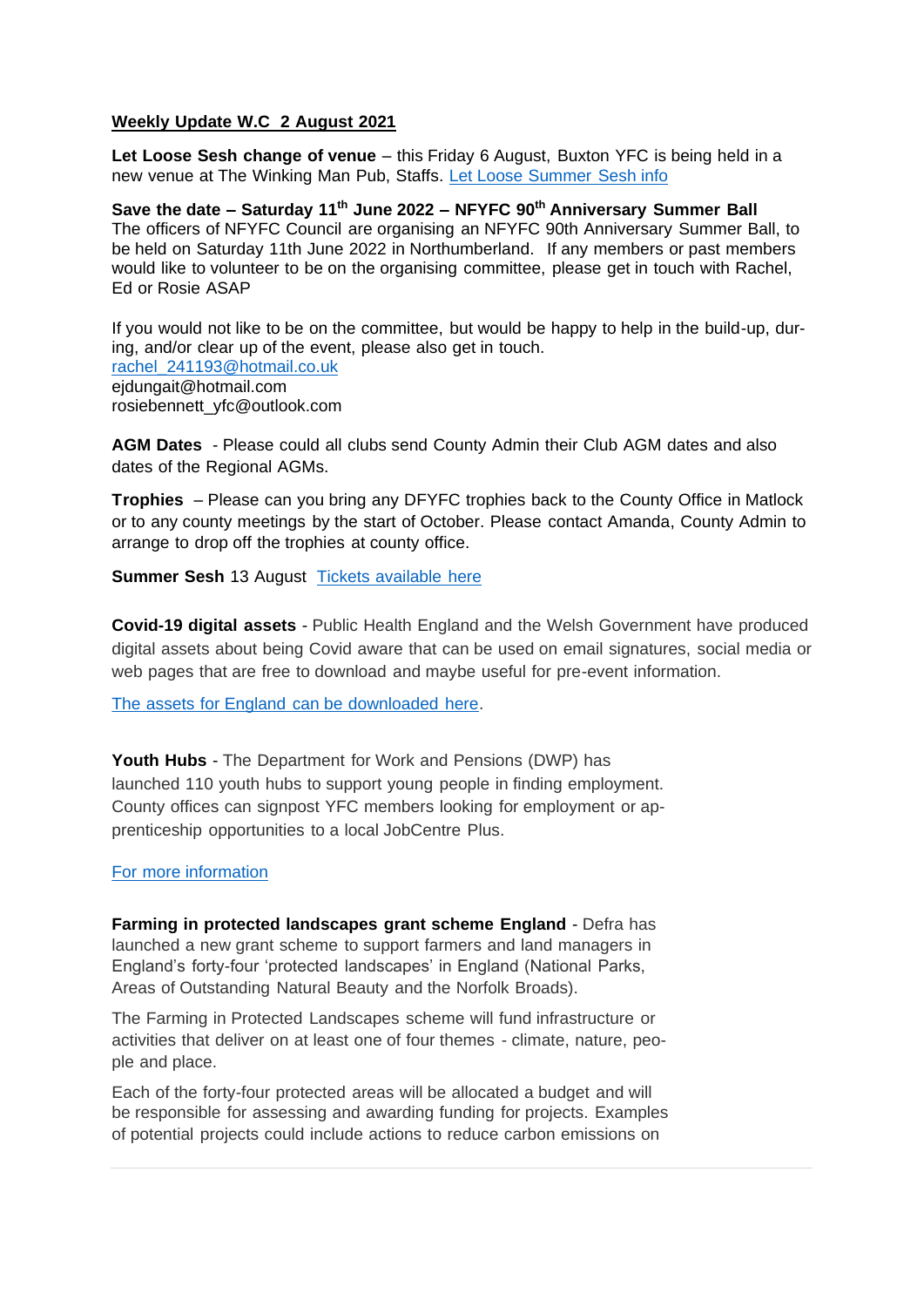farms, conserving historic features on farms, or promoting connectivity between habitats. Individual or joint applications may be submitted.

This round will be open to applications between 1 July 2021 and the 31 January 2022.

[For more information see here.](https://www.gov.uk/guidance/funding-for-farmers-in-protected-landscapes) 

**Glossary of Environmental Terms -** The Prince's Countryside Fund, in partnership with McDonald's UK & Ireland, has launched a new guide designed to help farmers understand and talk about climate change.

The guide is in response to new research which shows that 67% of farmers think there is too much jargon used in conversations around the environment.

The new quide, [which can be found](https://www.princescountrysidefund.org.uk/how-we-help/family-farm-businesses/environment-glossary/) online here.

**Free Building Materials -** County Federations or clubs looking for building materials to help improve YFC buildings are being offered free access to some, thanks to an NFYFC sponsor.

Eternit (an NFYFC sponsor) is offering new building materials for YFC buildings.

These materials can only be used on YFC buildings and consist of building panels, roofing sheets and click together cladding.

Enquiries should be sent to [Sophie Willingale.](mailto:sophie.willingale@nfyfc.org.uk)

**Co-op Community Fridge Fund -** The Hubbub Foundation, in partnership with the Co-op, has re-opened the Co-op Community Fridge Fund to build on their existing network of Community Fridges around the UK. Grants of £4,000 are available to support an additional one hundred notfor-profit organisations to establish new Community Fridge projects and help redistribute surplus fresh food within deprived communities.

Donations are provided by local food businesses, producers, households and gardens, saving food from going to waste and bringing people together.

Hubbub will also provide support, guidance and resources to help organisations establish their Community Fridge. The deadline for applications is 9am on the 16 August 2021.

The application form is available on the [Hubbub Foundation website.](https://www.hubbub.org.uk/grant-funding-for-community-fridge)

**Local Connections Fund has reopened -** The National Lottery Community Fund - Local Connections Fund re-opens for applications in England. It provides grants of £300 - £2,500 to small, local organisations (with an annual income of £50,000 or less) that are working to reduce loneliness by helping people build connections across their communities.